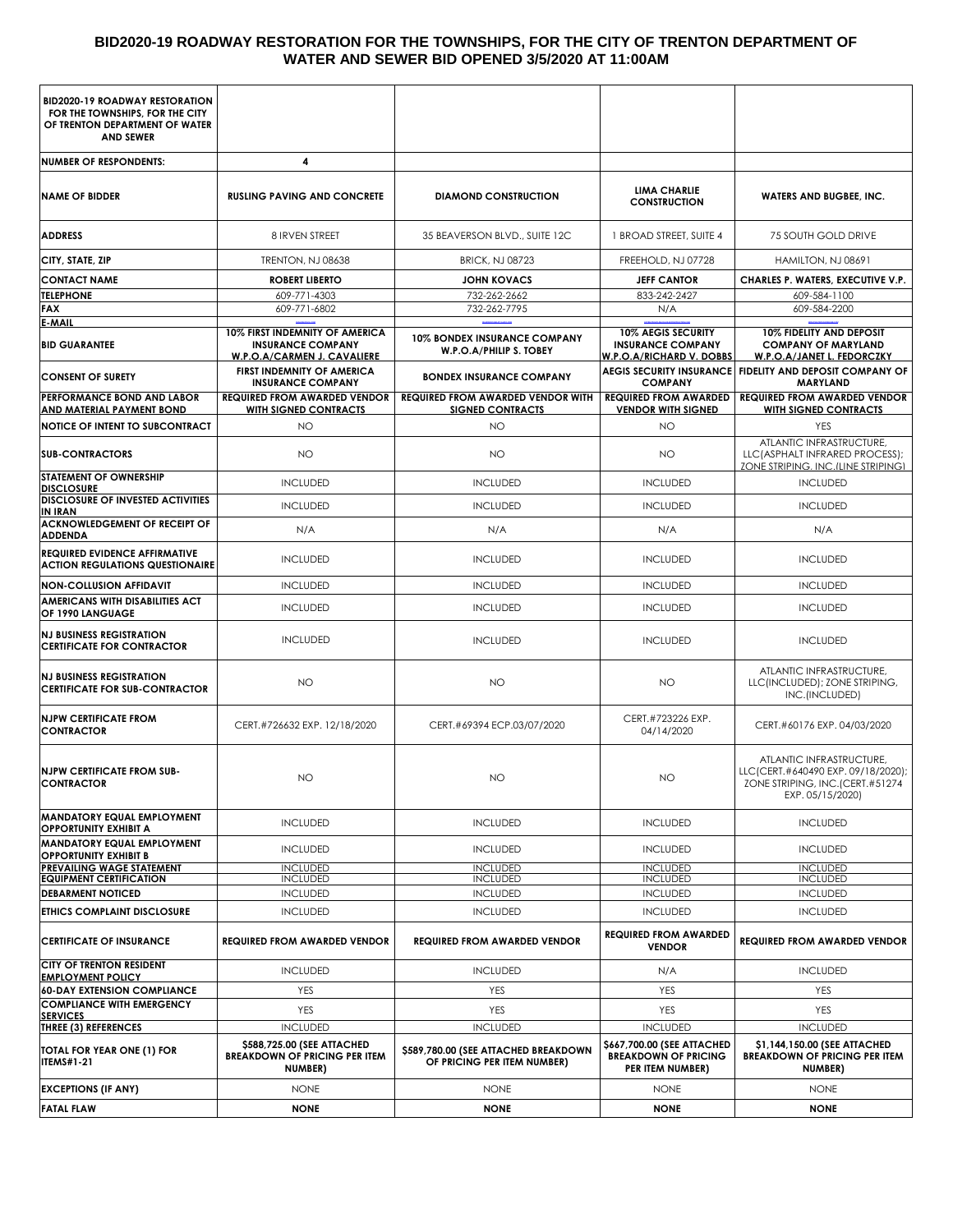Rusling **B** *Irven* Street Trenton, N.J. 08638

For furnishing and installing 2 inch Superpave Top Item 1 Course (HMA12.5M76) and 8 inch Superpave Base Course (HMA25M64) in NJDOT Roads

Per Sq. Yd. 300 Sq.Yd. @ S. Write Unit Price)

For Furnishing and Installing 2 inch Superpave Ttem<sub>2</sub> (HMA9.5M64) top course and 8 inch Superpave Base Course (HMA25M64) in Mercer County Roads

 $\frac{1}{s}$   $1s$   $\rightarrow$  Per Sq. Yd. 300 Sq.Yd. @  $\kappa$   $\kappa$   $\kappa$ 

 $53,000,-$ 

 $\mathbf{s}$ 

 $\frac{3}{100}$  s 34500,-

For Furnishing and Installing 2 inch FABC Top Course Item<sub>3</sub> (Mix I-5) and 6 1/2 inch Stabilized Base Course (Mix I-2) in Hamilton Township Roads

1800 Sq.Yd. @ \$ Per Sq. Yd. (Write Unit Price)

For Furnishing and Installing 2 inch FABC Top Course Item 4 (Mix I-5) and 5 inch Stabilized Base Course (Mix I-2) in **Ewing Township Roads** 

1300 Sq.Yd. @ Per Sq. Yd. Vrite Unit Price)

 $\frac{149500}{149500}$ 

For Furnishing and Installing 2 inch FABC Top Course Item 5 (Mix I-5) and 5 inch Stabilized Base Course (Mix I-2) in Lawrence Township Roads

> 700 Sq.Yd. @ XXXIDOS 80,500,

For Furnishing and Installing 1 1/2 inch FABC Top Item 6 Course (Mix I-5) and 5 inch Stabilized Base Course (Mix I-2) in Hopewell Township Roads

 $s > 0$ , -70 Sq.Yd. @ Per Sq. Yd.  $3500.$ (Write Unit Price) Rusling

**Trenton Water Works** 2020 Roadway Restoration Contract for Townships

8 Irven Street Trenton, N.J. 08638

 $\ddot{\phantom{a}}$ 

Page 14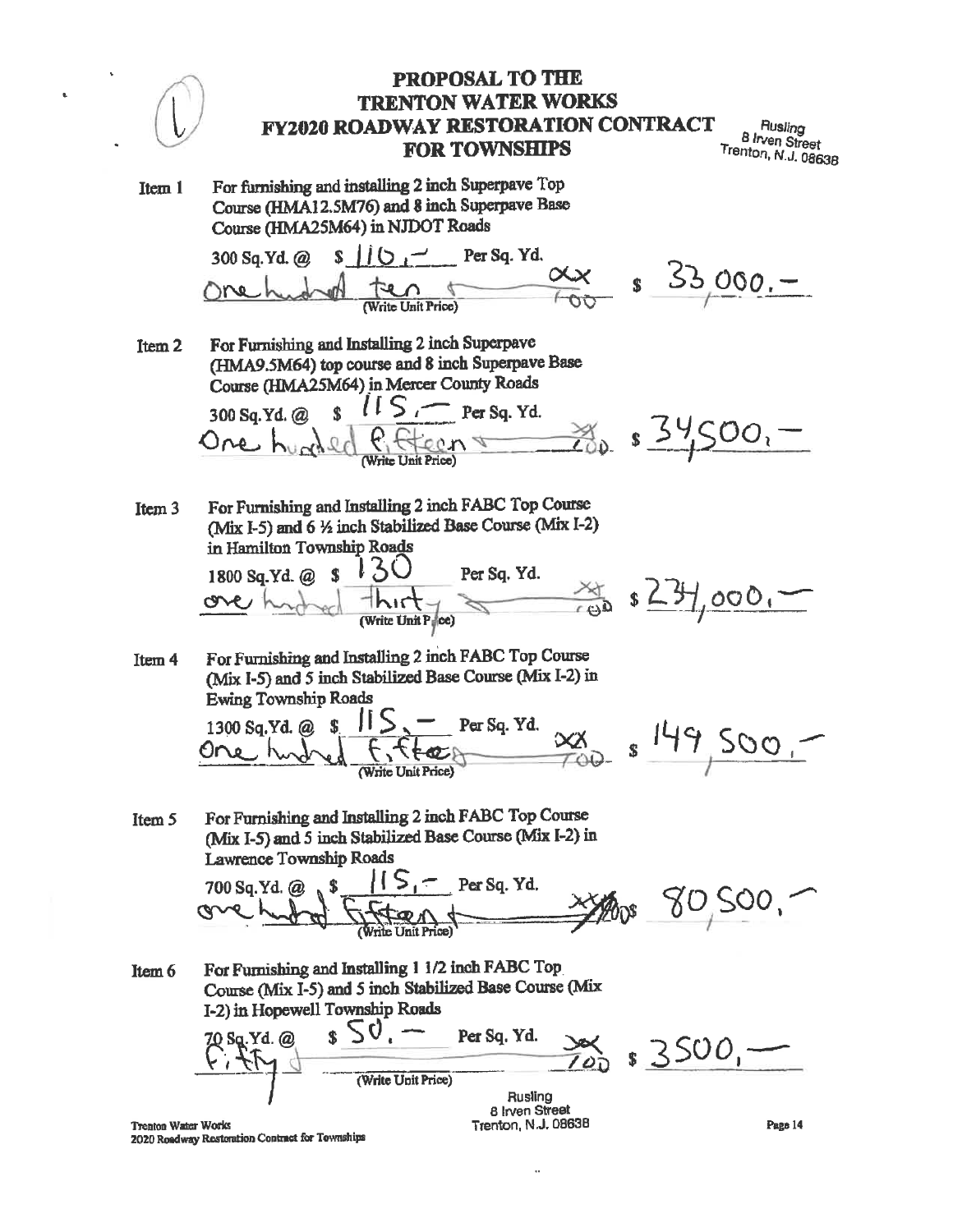PROPOSAL TO THE Rusling **TRENTON WATER WORKS** 8 Irven Street Trenton, N.J. 08638 **FY2020 ROADWAY RESTORATION CONTRACT FOR TOWNSHIPS** For Furnishing and Installing 2 inch FABC Top Course Item 7 (Mix I-5) in Roads of (All Jurisdictions except NJDOT & **MCDOT**  $\frac{200 \text{ sq.Yd. @ } s \not\in O}{\sqrt{1 \times t}}$  S  $\frac{1}{\sqrt{1 \times t}}$  S  $\frac{1}{\sqrt{1 \times t}}$  S  $\frac{1}{\sqrt{1 \times t}}$  O O O For furnishing and installing 2 inch Superpave Item 8 TopCourse (HMA12.5M76) in NJDOT Roads 50 Sq. Yd. @ \$ 50 Per Sq. Yd.  $(Write Unit Price)$  $x_1$  s  $3500$ For Furnishing and Installing 2 inch Superpave Item 9 (HMA9.5M64) top course in Mercer County Roads 75 Sq.Yd. @  $\sim$ Per Sq. Yd.  $\frac{1}{\sqrt{10}}$  s  $5750$ (Write Unit Price) For Furnishing and Installing Infrared Process in Roads Item 10 of All Jurisdictions  $S_i$  Persq. Yd.<br> $\frac{1}{2}\sqrt{50}$ 150 Sq.Yd. @ \$ (Write Unit Price) For Furnishing and Installing 10 inch Superpave Base Item 11 Course (HMA25M64) in NJDOT Roads 20 Sq. Yd. @ \$ 70, Per Sq. Yd.  $\leq Q$  + + (Vrite Unit Price) For Furnishing and Installing 10 inch Stabilized Item 12 Superpave Base Course (HMA25M64) in Mercer County 20 Sq. Yd. @  $s = 60$ , Per Sq. Yd.<br> $\frac{80}{400}$  (Write Unit Price) Roads Rusling

**B** Irven Street Trenton, N.J. 08638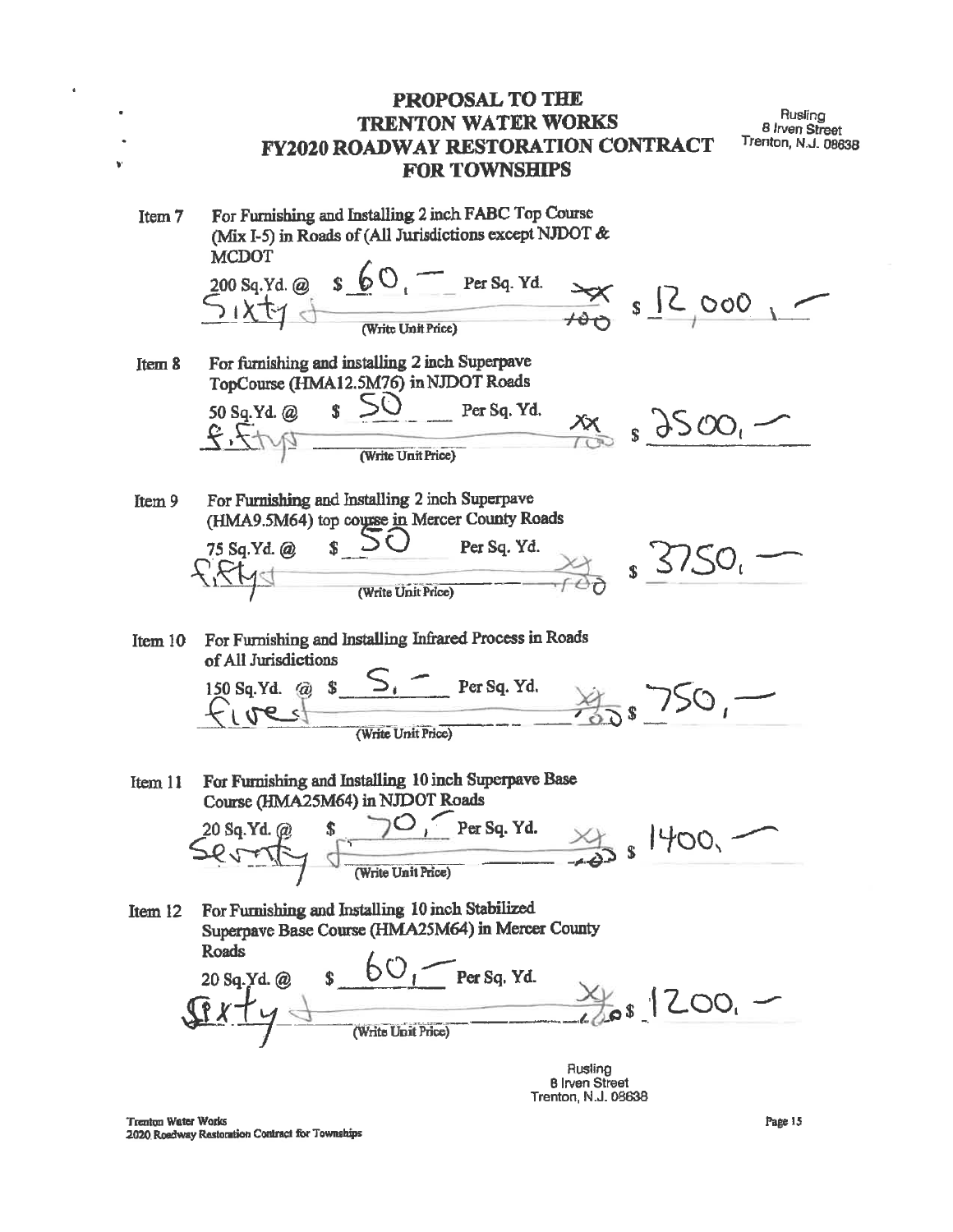**PROPOSAL TO THE TRENTON WATER WORKS FY2020 ROADWAY RESTORATION CONTRACT** Rusling **FOR TOWNSHIPS** 8 Irven Street Trenton, N.J. 08638 For Furnishing and Installing 8 % inch Stabilized Base Item 13 Course (Mix I-2) in Hamilton Township 60 Sq.Yd. @ Per Sq. Yd.  $\frac{1000}{1000}$  s 3600 (Write Unit Price) For Furnishing and Installing 7 inch Stabilized Base Item 14 Course (Mix I-2) in Ewing Township 25 Sq.Yd. @ Per Sq. Yd.  $1250 \frac{\lambda x}{\lambda}$  $\mathbf{s}$ (Write Unit Price) For Furnishing and Installing 7 inch Stabilized Base Item  $15$ Course (Mix I-2) in Lawrence Township  $s > c$ 25 So. Yd. @ Per Sq. Yd.  $\frac{\chi}{\chi}$  $s \downharpoonright C$ (Write Unit Price) For Furnishing and Installing 6 1/2 inch Stabilized Base Item 16 Course (Mix I-2) in Hopewell Township Roads  $S^{\perp}$  $15$  Sq.Yd.  $@$ Per Sq. Yd.  $5.600$  $\begin{array}{c} \begin{array}{c} \text{if } \mathbf{r} \in \mathbb{R}^n, \mathbf{r} \in \mathbb{R}^n, \mathbf{r} \in \mathbb{R}^n, \mathbf{r} \in \mathbb{R}^n, \mathbf{r} \in \mathbb{R}^n, \mathbf{r} \in \mathbb{R}^n, \mathbf{r} \in \mathbb{R}^n, \mathbf{r} \in \mathbb{R}^n, \mathbf{r} \in \mathbb{R}^n, \mathbf{r} \in \mathbb{R}^n, \mathbf{r} \in \mathbb{R}^n, \mathbf{r} \in \mathbb{R}$ (Write Unit Price) For 2 Inch Milling of FABC/HMA or Stab Base in Roads Item 17 of All Jurisdictions 300 Sq.Yd. @ S Per Sq. Yd.  $\frac{1}{\sqrt{2}}$  s 12 O0D,-(Write Unit Price) For Constructing Valve Box Resets Item 18 In Roads of All Jurisdictions 80 70 Units @ \$ Each  $30400$ (Write Unit Price)

Rusling 8 Irven Street Trenton, N.J. 08638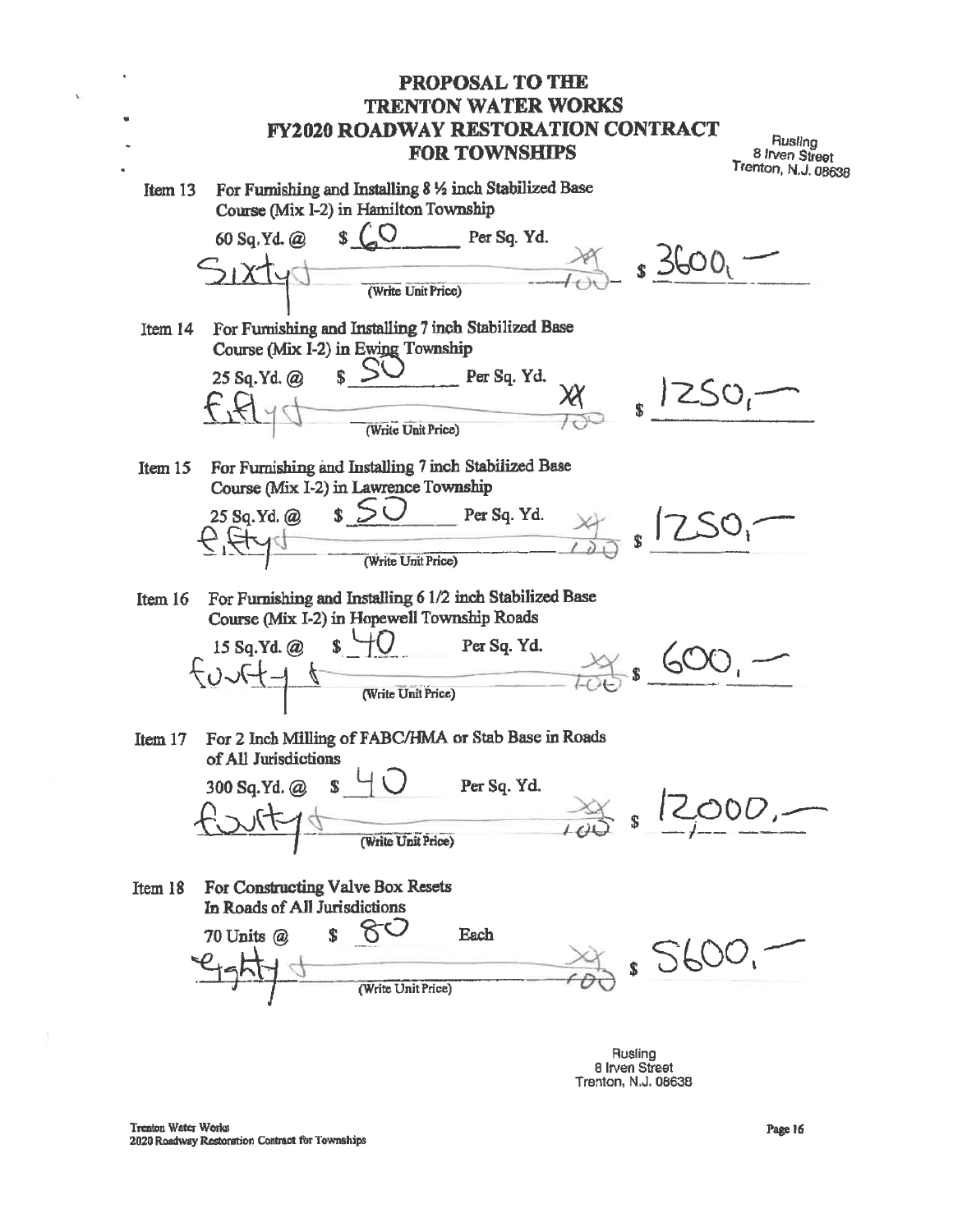$d$ *H*ging<sup>s</sup>

| . .<br><b>PROPOSAL TO THE</b><br><b>TON WATER WORKS</b><br>TREN<br><b>FY2020 ROADWAY RESTORATION CONTRACT</b><br><b>FOR TOWNSHIPS</b> | لۍ<br>Rusling<br>8 Irven Street<br>Trenton, N.J. 08638 |
|---------------------------------------------------------------------------------------------------------------------------------------|--------------------------------------------------------|
| Turn and Through Lane Arrow<br>c,                                                                                                     |                                                        |
| $\boldsymbol{s}$ SO<br>1 Units $@$<br>Each                                                                                            |                                                        |
| (Write Unit Price)                                                                                                                    |                                                        |
| <b>Lane Reduction Arrow</b><br>d.                                                                                                     |                                                        |
| $\overline{\mathbf{S}}$<br>1 Units @<br>Each                                                                                          |                                                        |
| (Write Unit Price)                                                                                                                    |                                                        |
| Wrong-Way Arrow<br>e.                                                                                                                 |                                                        |
| Each<br>$s -$<br>1 Units @                                                                                                            |                                                        |
| (Write Unit Price)                                                                                                                    |                                                        |
| f.<br>Fire Hydrant Symbol                                                                                                             |                                                        |
| $\mathbf{s}$<br>$\overline{\phantom{a}}$ Each<br>1 Units @                                                                            |                                                        |
| (Write Unit Price)                                                                                                                    |                                                        |
| <b>TOTAL BID FOR CONTRACT</b>                                                                                                         | 1929                                                   |
| $F_1$ we hi<br>C (Items 1 through 21 Inclusive)<br>$-Seven$                                                                           |                                                        |
| Company Name ><br>Authorized Signature ><br>$59 -$<br>أجوط<br>Person to Contact ><br>Telephone Number                                 |                                                        |

Rusling<br>**8 Irven Street**<br>Trenton, N.J. 08638

 $\hat{\mathcal{A}}$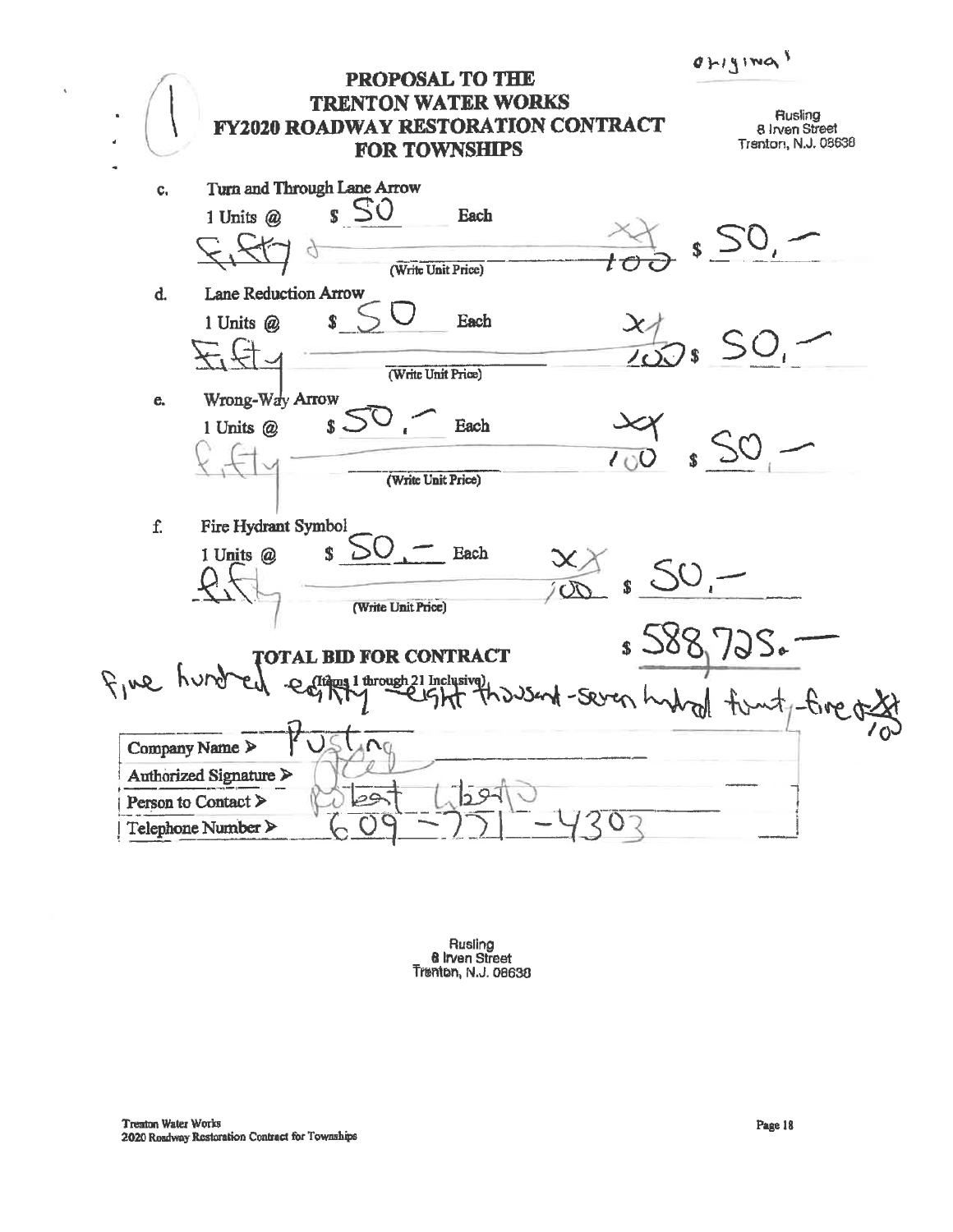**PROPOSAL TO THE TRENTON WATER WORKS FY2020 ROADWAY RESTORATION CONTRACT FOR TOWNSHIPS** For furnishing and installing 2 inch Superpaye Top Item 1 Course (HMA12.5M76) and 8 inch Superpave Base Course (HMA25M64) in NJDOT Roads Course (Figures 1994)<br>300 Sq. Yd. @ \$ 40<sup>09</sup> Per Sq. Yd.<br>FOVRTY DO VANS \$ 12,00000 For Furnishing and Installing 2 inch Superpave Item<sub>2</sub> (HMA9.5M64) top course and 8 inch Superpave Base Course (HMA25M64) in Mercer County Roads 300 Sq. Yd. @ \$  $\frac{10000}{\text{Per Sq. Yd}}$ <br> $\frac{10000}{\text{Per Sq. Yd}}$  = \$  $77000$ Item 3 For Furnishing and Installing 2 inch FABC Top Course (Mix I-5) and 6 1/2 inch Stabilized Base Course (Mix I-2) in Hamilton Township Roads 1800 Sq. Yd. @ \$ 153 Per Sq. Yd.<br>ONE Levero red of FIFTY Three \$ 276, 40000 For Furnishing and Installing 2 inch FABC Top Course Item 4 (Mix I-5) and 5 inch Stabilized Base Course (Mix I-2) in **Ewing Township Roads** 1300 Sq. Yd. @ \$ 13500 Per Sq. Yd.<br>ONE Hunsind & THIRTY FIRE \$ 175,50000

For Furnishing and Installing 2 inch FABC Top Course Item 5 (Mix I-5) and 5 inch Stabilized Base Course (Mix I-2) in Lawrence Township Roads

700 Sq. Yd. @ \$ 10B Per Sq. Yd.<br>  $\frac{D}{W}$  Per Sq. Yd.<br>  $\frac{D}{W}$  S 75, 600<sup>00</sup>

For Furnishing and Installing 1 1/2 inch FABC Top Item 6 Course (Mix I-5) and 5 inch Stabilized Base Course (Mix 1-2) in Hopewell Township Roads

 $70$  Sq. Yd. @ \$  $40$  Per Sq. Yd.<br>  $70$  Yd. @ \$  $40$  Per Sq. Yd.

 $$2B00^{\circ\circ}$ 

**Trenton Water Works** 2020 Roadway Restoration Contract for Townships

Page 14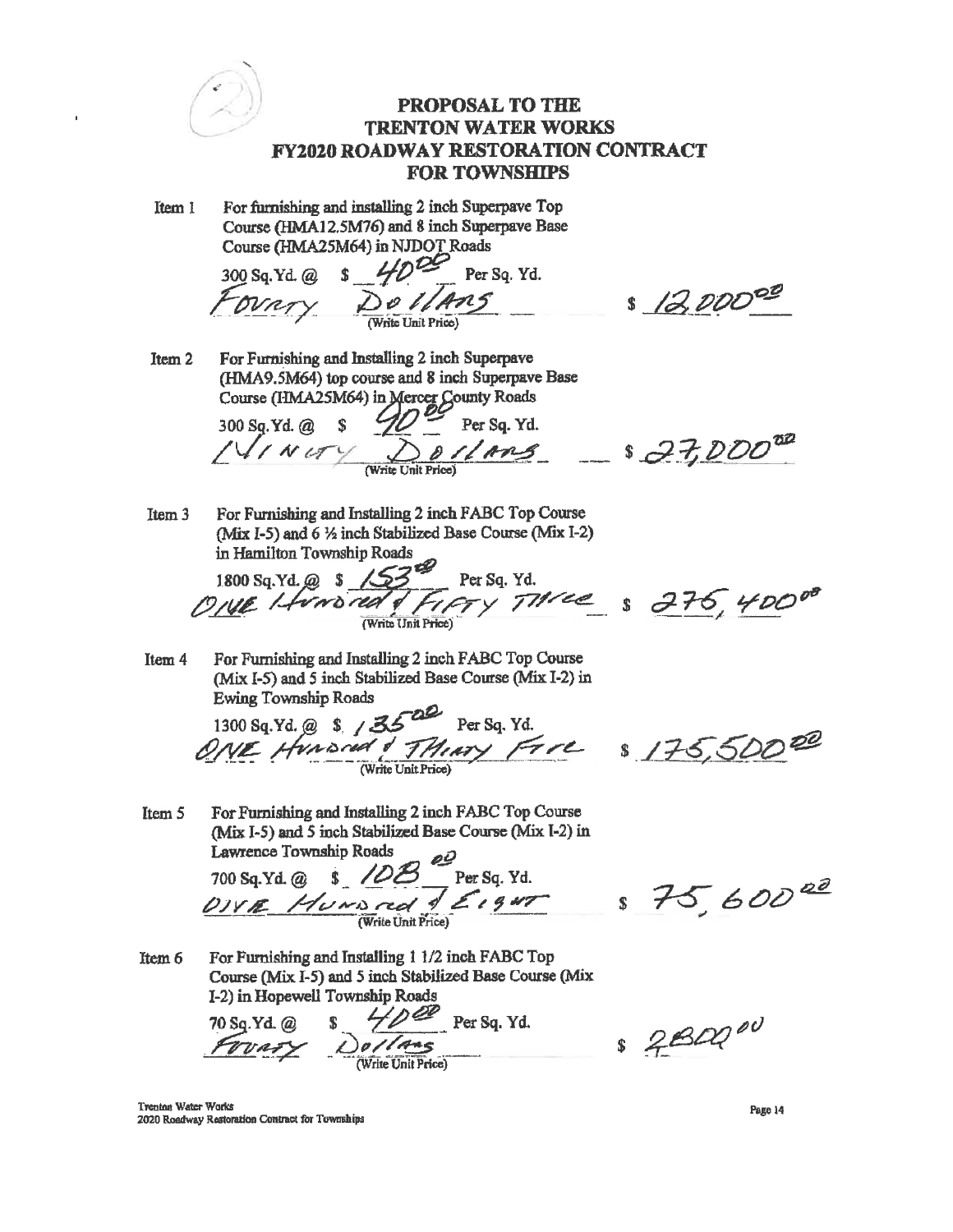Item 7 For Furnishing and Installing 2 inch FABC Top Course (Mix I-5) in Roads of (All Jurisdictions except NJDOT & **MCDOT** 

 $200 \text{ Sq.Yd.} @S$ <br> $200 \text{ Sq.Yd.} @S$ <br> $200 \text{ Sq.Yd.} @S$ 

For furnishing and installing 2 inch Superpave Item 8 TopCourse (HMA12.5M76) in NJDOT Roads

 $50$  Sq.Yd.@ \$  $\frac{\partial O^2}{\partial t}$  Per Sq.Yd.<br> $\frac{1}{\sqrt{1-\frac{1}{t}}}\frac{\partial C}{\partial t}$ 

Item 9 For Furnishing and Installing 2 inch Superpave (HMA9.5M64) top course in Mercer County Roads

75 Sq. Yd. @ \$ 20  $\frac{20}{\sqrt{2}}$  Per Sq. Yd.

Item 10 For Furnishing and Installing Infrared Process in Roads of All Jurisdictions

150 Sq. Yd. @ \$ 18. Per Sq. Yd.

Course (HMA25M64) in NJDOT Roads

 $s \ncong 700^{ad}$ Item 11 For Furnishing and Installing 10 inch Superpave Base

 $8900a$ 

Item 12 For Furnishing and Installing 10 inch Stabilized Superpave Base Course (HMA25M64) in Mercer County **Roads** 

20 Sq. Yd. @  $\frac{8.4500}{40000}$  Per Sq. Yd.

 $\frac{20 \text{ sq.Yd. @ } s \cancel{452}}{\cancel{52227}} \text{ Per Sq. Yd.}$ 

 $89000$ 

Trenton Water Works 2020 Roadway Restoration Contract for Townships

 $$40000$ 

\$ 400000

 $$1500^{\circ}$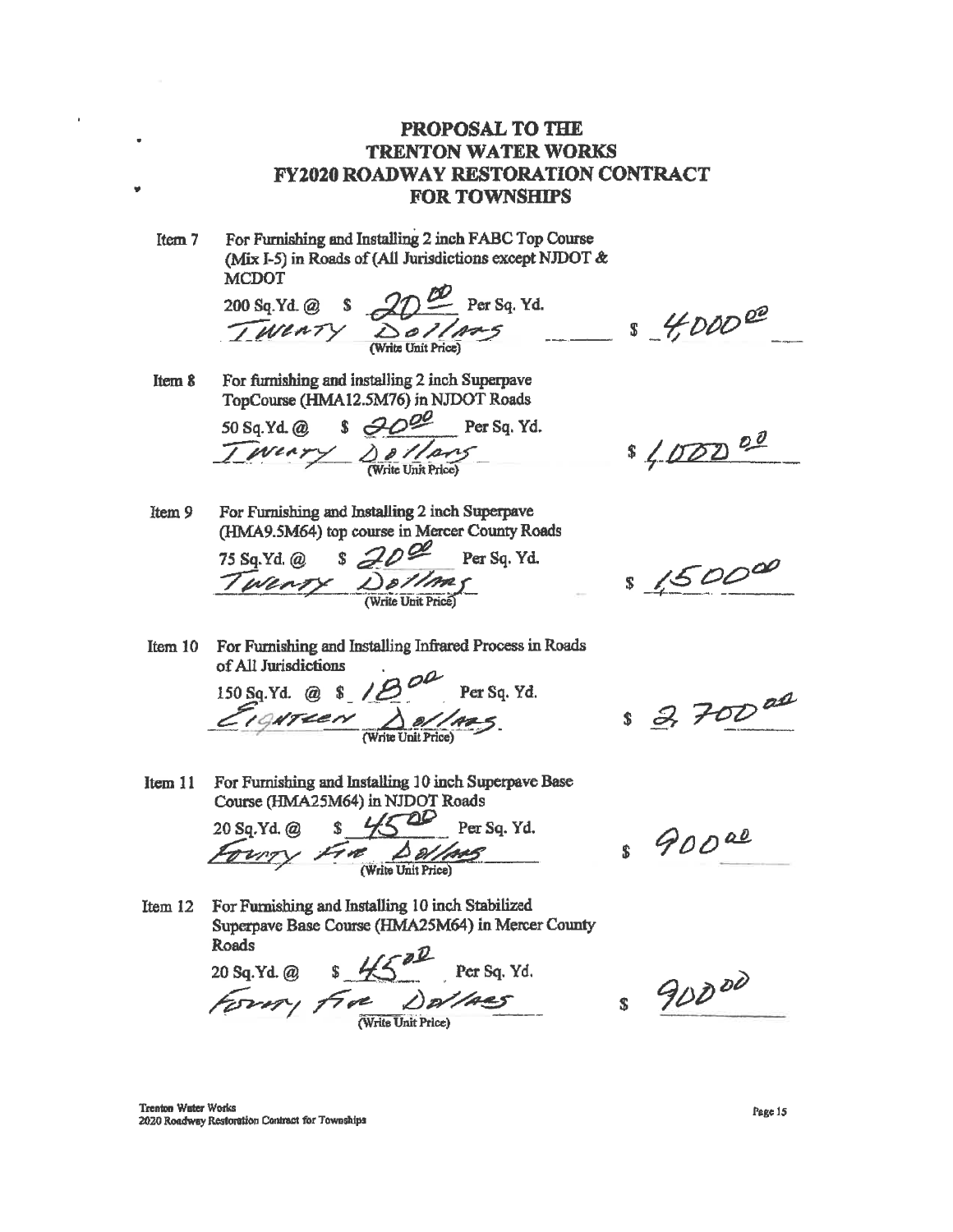For Furnishing and Installing  $8\frac{1}{2}$  inch Stabilized Base Item 13 Course (Mix 1-2) in Hamilton Township

 $4500$ Per Sq. Yd. 60 Sq.Yd. @  $\mathbf{\hat{x}}$ TVC Dollars

 $$770002$ 

Item 14 For Furnishing and Installing 7 inch Stabilized Base Course (Mix I-2) in Ewing Township

25 Sq.Yd. @  $\mathbf{s}$ Per Sq. Yd.

 $1/25$ 

Item 15 For Furnishing and Installing 7 inch Stabilized Base Course (Mix I-2) in Lawrence Township

 $\mathcal L$ Per Sq. Yd. 25 Sq.Yd. @ **Fwe**<br>Write Unit Price Dollang

\$

For Furnishing and Installing 6 1/2 inch Stabilized Base Item  $16$ Course (Mix I-2) in Hopewell Township Roads

 $\mathbf{s}$   $\mathbf{L}$ 15 Sq. Yd. @ Per Sq. Yd. Write Unit Price)

 $s67522$ 

Item  $17$ For 2 Inch Milling of FABC/HMA or Stab Base in Roads of All Jurisdictions

Per Sq. Yd. 300 Sq.Yd. @

For Constructing Valve Box Resets Item 18 In Roads of All Jurisdictions

 $\sqrt{D}$  Each 70 Units @ Tess Dollares

\$ 270000

 $s70000$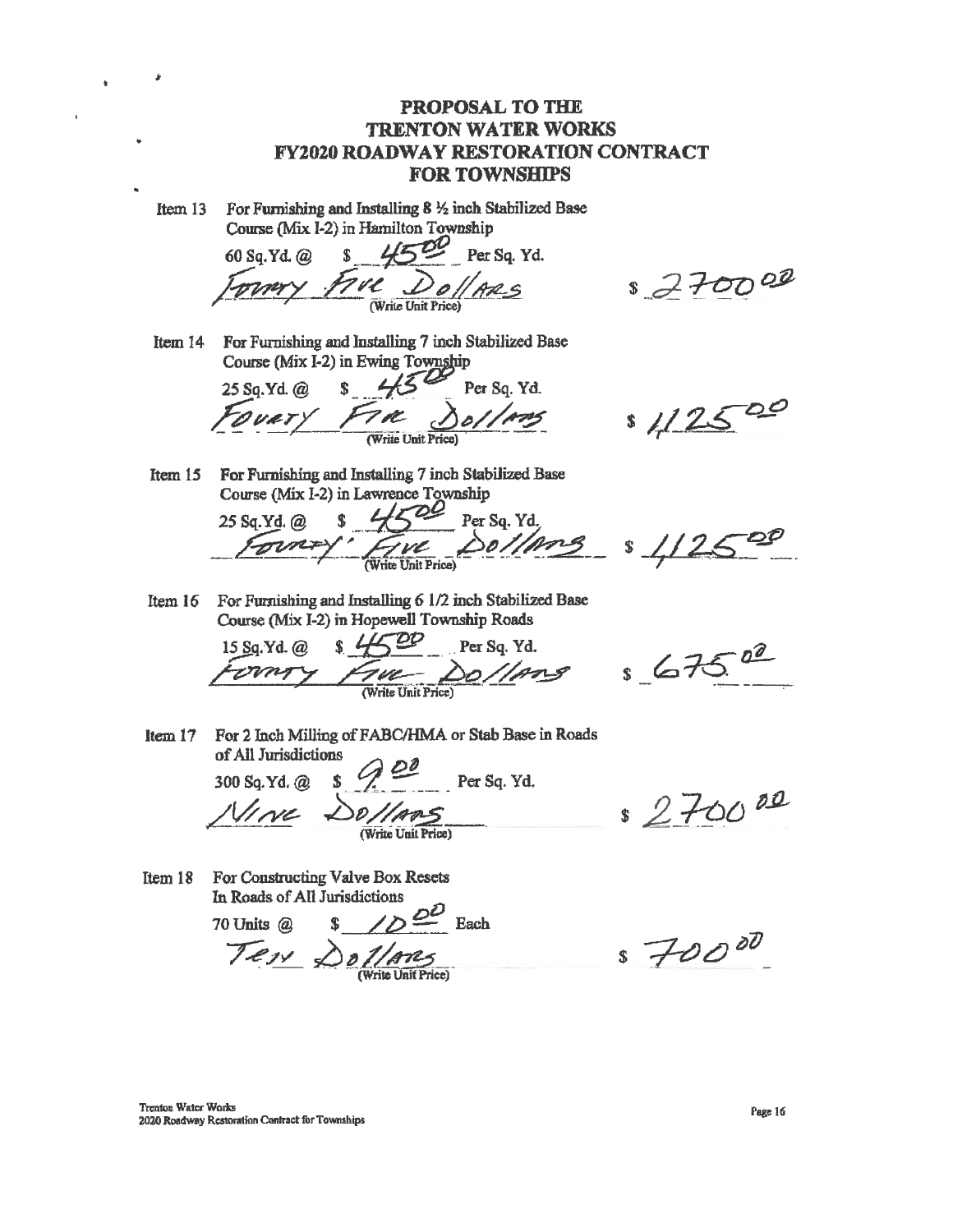PROPOSAL TO THE **TRENTON WATER WORKS FY2020 ROADWAY RESTORATION CONTRACT FOR TOWNSHIPS** For Constructing Valve Box Replacement in Roads of Item 19 All Jurisdictions  $$$  /DD<sup>DV</sup> Each 10 Units @  $-0.5/000000$ ONE HUNDRED DO//AMS For Furnishing and Installing Permanent Traffic Stripes Item 20 in Roads of All Jurisdictions 4-Inch Wide Striping in various colors  $\mathbf{a}$  $5/02$ Per L.F. 100 L.F.  $@$  $10000$ ANE DOLLAR S. (Write Unit Price) 8-Inch Wide Striping in various colors  $<sub>b</sub>$ .</sub>  $25$ L.F. @  $\frac{2}{\sqrt{100}}$   $\frac{200}{\sqrt{100}}$   $\frac{200}{\sqrt{100}}$  $rac{1}{\sqrt{1-\frac{1}{2}}}$ (Write Unit Price) 12-Inch Wide Striping in various colors  $C_{n}$  $\sqrt{3}$   $\frac{20}{\pi}$   $\frac{1}{\pi}$   $\frac{1}{\pi}$  $25$  L.F.  $\omega$ THree Dollars d. 24-Inch Wide Striping in various colors  $\overline{CUL}$  S  $\overline{CUL}$  Per L.F.<br>  $\overline{CUL}$   $\overline{O}$   $\overline{O}$   $\overline{O}$   $\overline{O}$   $\overline{O}$   $\overline{O}$   $\overline{O}$   $\overline{O}$   $\overline{O}$   $\overline{O}$   $\overline{O}$   $\overline{O}$   $\overline{O}$   $\overline{O}$   $\overline{O}$   $\overline{O}$   $\overline{O}$   $\overline{O}$   $\overline{O}$   $\overline{O}$  $20$  L.F.  $\omega$  $8000$ For Furnishing and Installing Permanent Pavement Marking in Item 21 Roads of All Jurisdictions **Through Lane Arrow** a.  $\frac{2520}{100}$ \$ Each 1 Units @ Sollars INVNTY FIRE Turn Lane Arrow Ⴆ. Each 1 Units @ WHTY FIVE DOLLARS

á.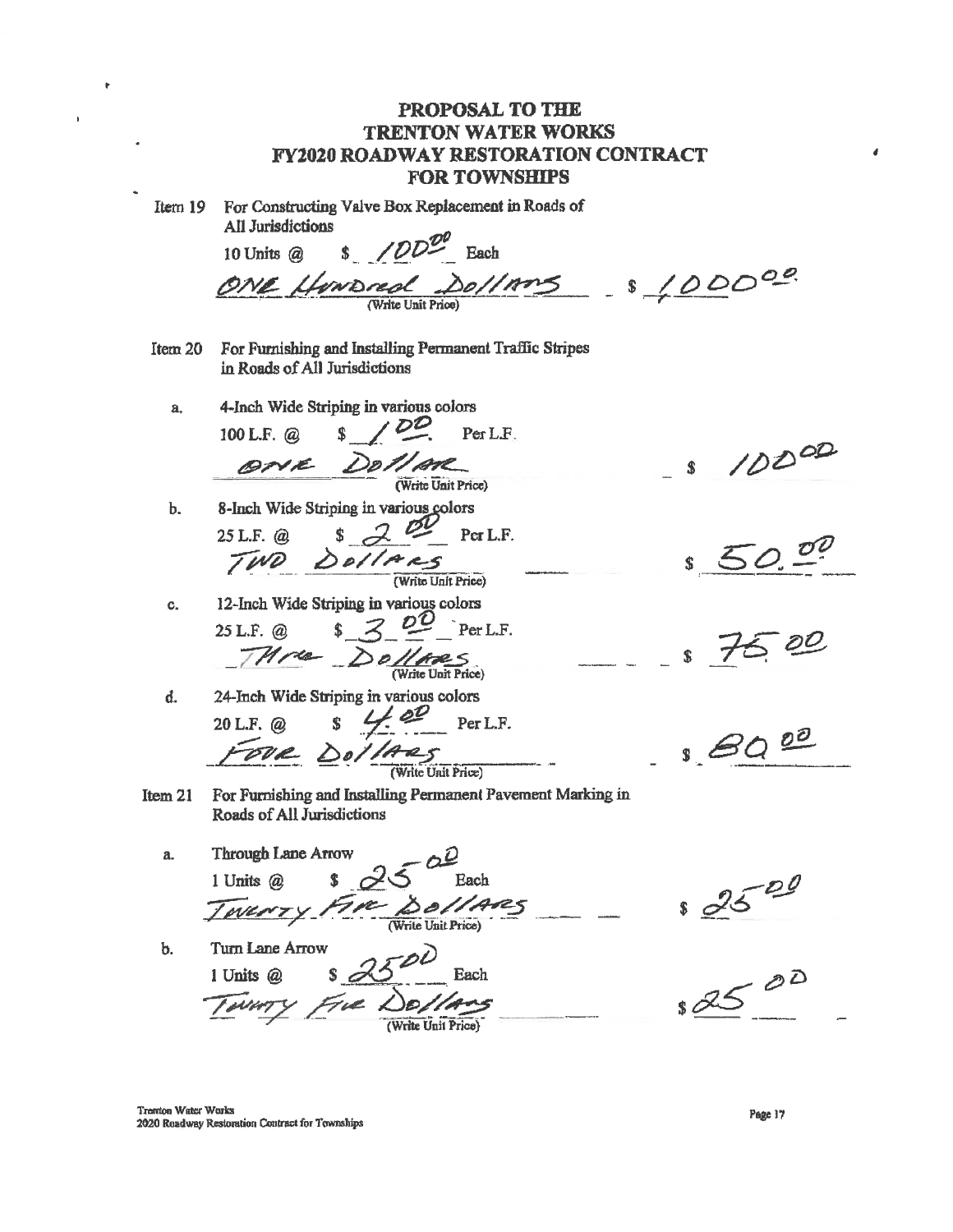

For furnishing and installing 2 inch Superpave Top Item 1 Course (HMA12.5M76) and 8 inch Superpave Base Course (HMA25M64) in NJDOT Roads

300 Sq.Yd. @ \$ 130.00 Per Sq. Yd.

One Hundred Thirty Dollars

For Furnishing and Installing 2 inch Superpave Item<sub>2</sub> (HMA9.5M64) top course and 8 inch Superpave Base Course (HMA25M64) in Mercer County Roads

300 Sq.Yd. @ \$ 125.00 Per Sq. Yd.

Of Hurrise I Twinty The Dollar

For Furnishing and Installing 2 inch FABC Top Course  $Item 3 -$ (Mix I-5) and  $6\frac{1}{2}$  inch Stabilized Base Course (Mix I-2) in Hamilton Township Roads

1800 Sq. Yd. @ \$ 150.00 Per Sq. Yd. One ilundred Fifty pollars

 $$270,000,00$ 

 $8 / 690000$ 

 $$39,000,00$ 

 $$37.500.x$ 

Item 4.: For Furnishing and Installing 2 inch FABC Top Course :. (Mix I-5) and 5 inch Stabilized Base Course (Mix I-2) in **Ewing Township Roads** 

> 1300 Sq.Yd. @ \$ /30.00 Per Sq. Yd. One flundred Thirty Dollars

Item  $5^{\circ}$  For Furnishing and Installing 2 inch FABC Top Course .. (Mix I-5) and 5 inch Stabilized Base Course (Mix I-2) in Lawrence Township Roads

700 Sq.Yd. @ \$ /30.00 Per Sq. Yd. One Hindred Thirty Dollars \$ 91,000.00

For Furnishing and Installing 1 1/2 inch FABC Top Item 6 Course (Mix I-5) and 5 inch Stabilized Base Course (Mix I-2) in Hopewell Township Roads

70 Sq.Yd, @  $\frac{1}{2}$  ( $\infty$  .  $\infty$  Per Sq. Yd. One Hundred Dolars  $$7,000.00$ 

Trenton Water Works 2020 Roadway Restoration Contract for Townships

 $\epsilon^*$ 

 $\mathbb{Z} \mathbb{Z}_{\geq 0}$ 

ومكانية

Page 14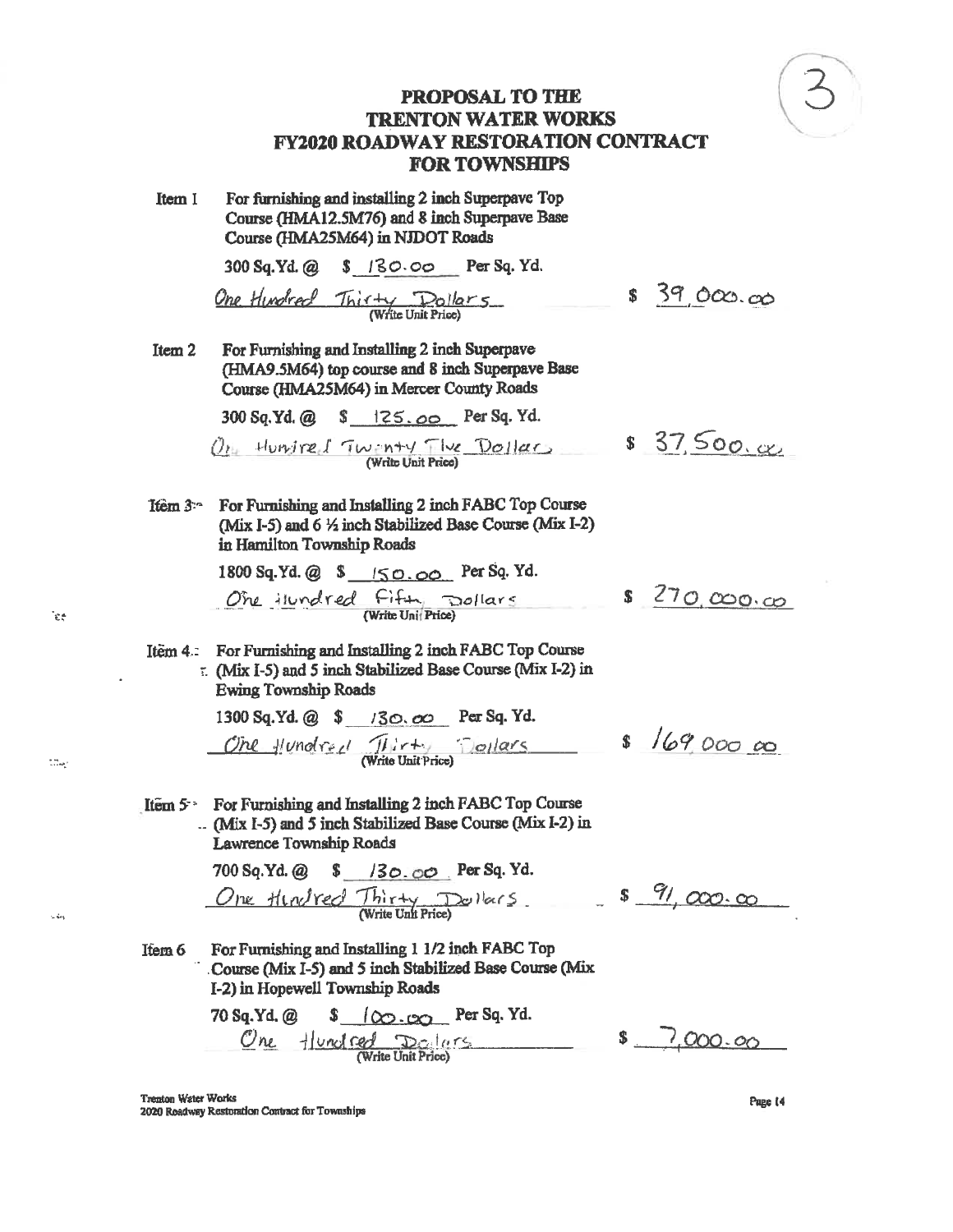For Furnishing and Installing 2 inch FABC Top Course Item 7 (Mix I-5) in Roads of (All Jurisdictions except NJDOT & **MCDOT** 200 Sq.Yd. @ \$ 85.00 Per Sq. Yd.  $\xrightarrow{\text{Graph}+q}$   $f(y) = \text{Point space}$ S. 17,000 00 For furnishing and installing 2 inch Superpave Item & TopCourse (HMA12.5M76) in NJDOT Roads 50 Sq. Yd. @ \$ 70.00 Per Sq. Yd. Seventy Pollars  $$3500.00$ For Furnishing and Installing 2 inch Superpave  $\mathbb{R}$  Item 9 (HMA9.5M64) top course in Mercer County Roads 75 Sq. Yd. @ \$ 60.00 Per Sq. Yd.<br> $S_{\nu_A + \gamma}$  Dollars (Write Unit Price)  $9, 4, 5,00.00$ For Furnishing and Installing Infrared Process in Roads Item 10 of All Jurisdictions 150 Sq.Yd. @ \$ 30.00 Per Sq.Yd.  $\sqrt[n]{\text{hir}}$   $\frac{D_O \text{ll} \text{ar} s}{\text{(Write Unit Price)}}$  $$4,500.00$ Item41 For Furnishing and Installing 10 inch Superpave Base Course (HMA25M64) in NJDOT Roads 20 Sq.Yd. @  $$75.00$ Per Sq. Yd.  $\dot{\alpha}$ Seventy Five Dates  $s$  1,500.00 <sup>-</sup> Item 12 For Furnishing and Installing 10 inch Stabilized Superpave Base Course (HMA25M64) in Mercer County Roads 20 Sq. Yd. @ \$ 75.00 Per Sq. Yd.  $S_{e}$ verty  $F$ ive Doiler's  $$1,500.00$ 

 $\bullet$ 

¥

냄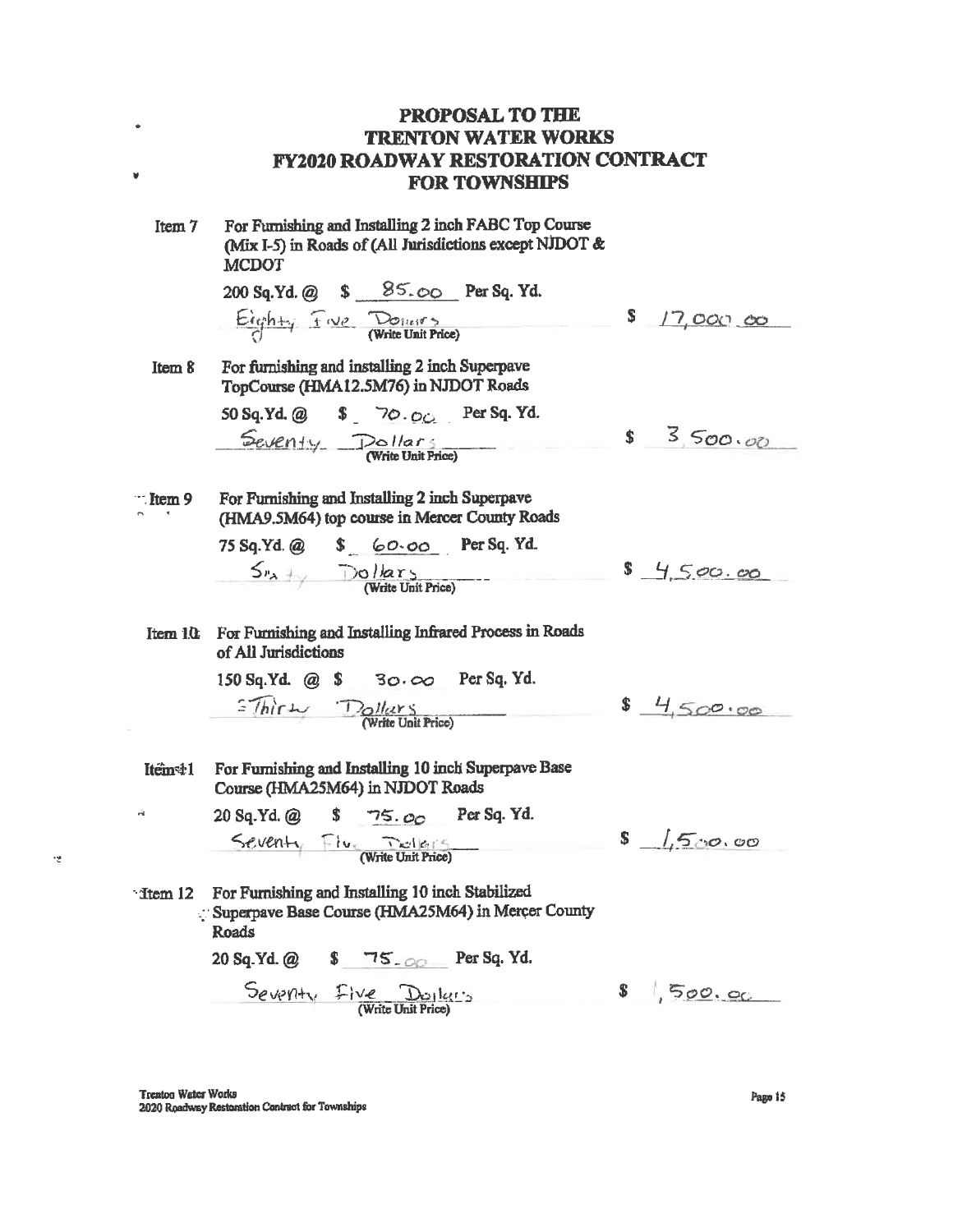For Furnishing and Installing 8 1/2 inch Stabilized Base Item 13 Course (Mix I-2) in Hamilton Township

×

60 Sq.Yd. @ \$ 60.00 Per Sq. Yd.  $S_{i}$   $\frac{1}{\sqrt{N}}$  Mars  $s = 3,600.00$ For Furnishing and Installing 7 inch Stabilized Base Item 14 Course (Mix I-2) in Ewing Township 25 Sq.Yd. @ \$ 55.00 Per Sq. Yd.  $F_{i} + \frac{F_{i}ve}{(Write Unit Price)}$  $$1375.00$ For Furnishing and Installing 7 inch Stabilized Base-Item 15 Course (Mix I-2) in Lawrence Township 25 Sq.Yd. @ \$ 55.00 Per Sq. Yd.  $S$   $\left\{ i \middle\vert x \right\}$   $T_{1} \vee e$   $\frac{\partial o_{1} \vee r_{5}}{\partial \theta}$  $$1,375.00$ Item 16 For Furnishing and Installing 6 1/2 inch Stabilized Base Эv Course (Mix I-2) in Hopewell Township Roads 15 Sq.Yd. @ \$ 50.00 Per Sq. Yd. i.  $F_{i+1}$   $D_{i}/arg$ <br>(Write Unit Price)  $$750.00$ Item 17 For 2 Inch Milling of FABC/HMA or Stab Base in Roads of All Jurisdictions 300 Sq.Yd. @ \$ 50.00 Per Sq. Yd. Fifty Dollars  $$15,000,00$ For Constructing Valve Box Resets Item 18 In Roads of All Jurisdictions

 $$15.00$ 70 Units  $(a)$ Each

 $\Sigma f$  if  $\tau$  een  $D_f/(f)$ 

 $$1.050.00$ 

**Trenton Water Works** 2020 Roadway Restoration Contract for Townships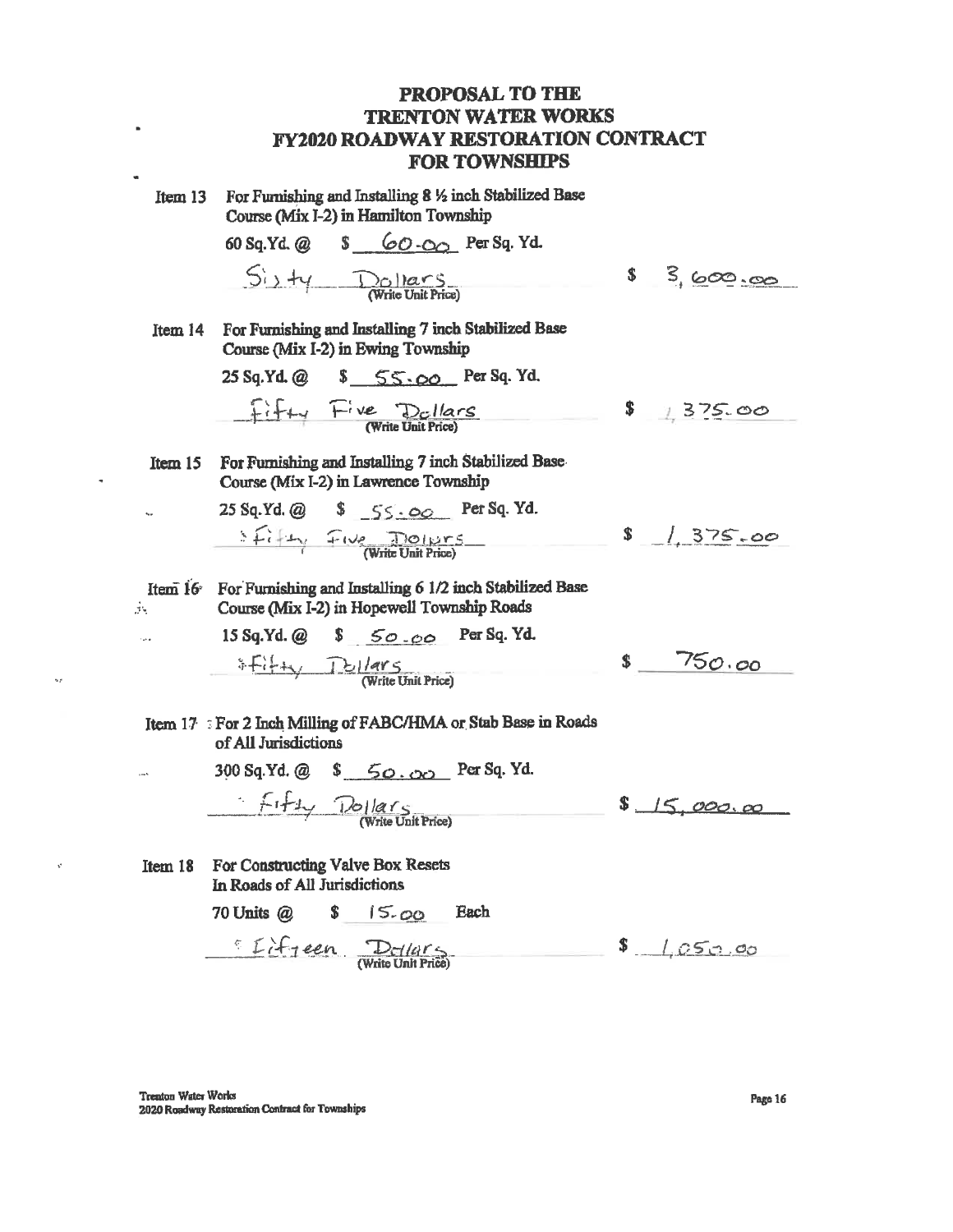| Item $19$ | For Constructing Valve Box Replacement in Roads of<br>All Jurisdictions                                                                                                                                                                                                                                                              |               |
|-----------|--------------------------------------------------------------------------------------------------------------------------------------------------------------------------------------------------------------------------------------------------------------------------------------------------------------------------------------|---------------|
|           | 10 Units @ \$ 500.00 Bach                                                                                                                                                                                                                                                                                                            |               |
|           | $\mathbf{s}$<br>$f(x)e^{-1}U_1 \underbrace{Gee}$ Tellers                                                                                                                                                                                                                                                                             | 5,000.00      |
| Item 20   | For Furnishing and Installing Permanent Traffic Stripes<br>in Roads of All Jurisdictions                                                                                                                                                                                                                                             |               |
| a.        | 4-Inch Wide Striping in various colors                                                                                                                                                                                                                                                                                               |               |
|           | $$10.00$ Per L.F.<br>$100$ L.F. $@$                                                                                                                                                                                                                                                                                                  |               |
|           | $\frac{1}{\sqrt{2n}}$ Dollars                                                                                                                                                                                                                                                                                                        | $\int 000.00$ |
| b.        | 8-Inch Wide Striping in various colors                                                                                                                                                                                                                                                                                               |               |
|           | $$20.00$ Per L.F.<br>$25$ L.F. $\omega$                                                                                                                                                                                                                                                                                              |               |
|           | $Time$ $Time$                                                                                                                                                                                                                                                                                                                        | \$500.00      |
| C.        | 12-Inch Wide Striping in various colors                                                                                                                                                                                                                                                                                              |               |
|           | 25 L.F. @ \$ 30.00 Per L.F.                                                                                                                                                                                                                                                                                                          |               |
|           | $\sqrt{b}$ $\sqrt{4}$ $\sqrt{8}$ $\sqrt{8}$ (Write Unit Price)                                                                                                                                                                                                                                                                       | \$.<br>750.00 |
| d.        | 24-Inch Wide Striping in various colors                                                                                                                                                                                                                                                                                              |               |
|           | 20 L.F. @ $\qquad$ $\qquad$ $\qquad$ $\qquad$ $\qquad$ $\qquad$ $\qquad$ $\qquad$ $\qquad$ $\qquad$ $\qquad$ $\qquad$ $\qquad$ $\qquad$ $\qquad$ $\qquad$ $\qquad$ $\qquad$ $\qquad$ $\qquad$ $\qquad$ $\qquad$ $\qquad$ $\qquad$ $\qquad$ $\qquad$ $\qquad$ $\qquad$ $\qquad$ $\qquad$ $\qquad$ $\qquad$ $\qquad$ $\qquad$ $\qquad$ |               |
|           | Thirty Five Dollars                                                                                                                                                                                                                                                                                                                  | \$<br>700.00  |
| Item 21   | For Furnishing and Installing Permanent Pavement Marking in<br>Roads of All Jurisdictions                                                                                                                                                                                                                                            |               |
| a         | <b>Through Lane Arrow</b>                                                                                                                                                                                                                                                                                                            |               |
|           | $100.00$ Each<br>\$<br>1 Units $@$                                                                                                                                                                                                                                                                                                   |               |
|           | <u>One Hurrised</u>                                                                                                                                                                                                                                                                                                                  | \$<br>100.4   |
| b.        | Turn Lane Arrow                                                                                                                                                                                                                                                                                                                      |               |
|           | 1 Units @<br>\$<br>$100 \text{ }$ co Each                                                                                                                                                                                                                                                                                            |               |
|           | One: $H_{unifrec}$ $\frac{Dq}{(Wrtte Unit Fric)}$                                                                                                                                                                                                                                                                                    | \$<br>100.00  |

Trenton Water Works 2020 Roadway Restoration Contract for Townships

 $\hat{\phantom{a}}$ 

 $\bar{\mathbf{x}}$ 

Ŷ.

 $\Delta$ 

 $\sim$ 

 $\sim 100$ 

L.

 $\langle 3 \mathfrak{S}^2 \rangle$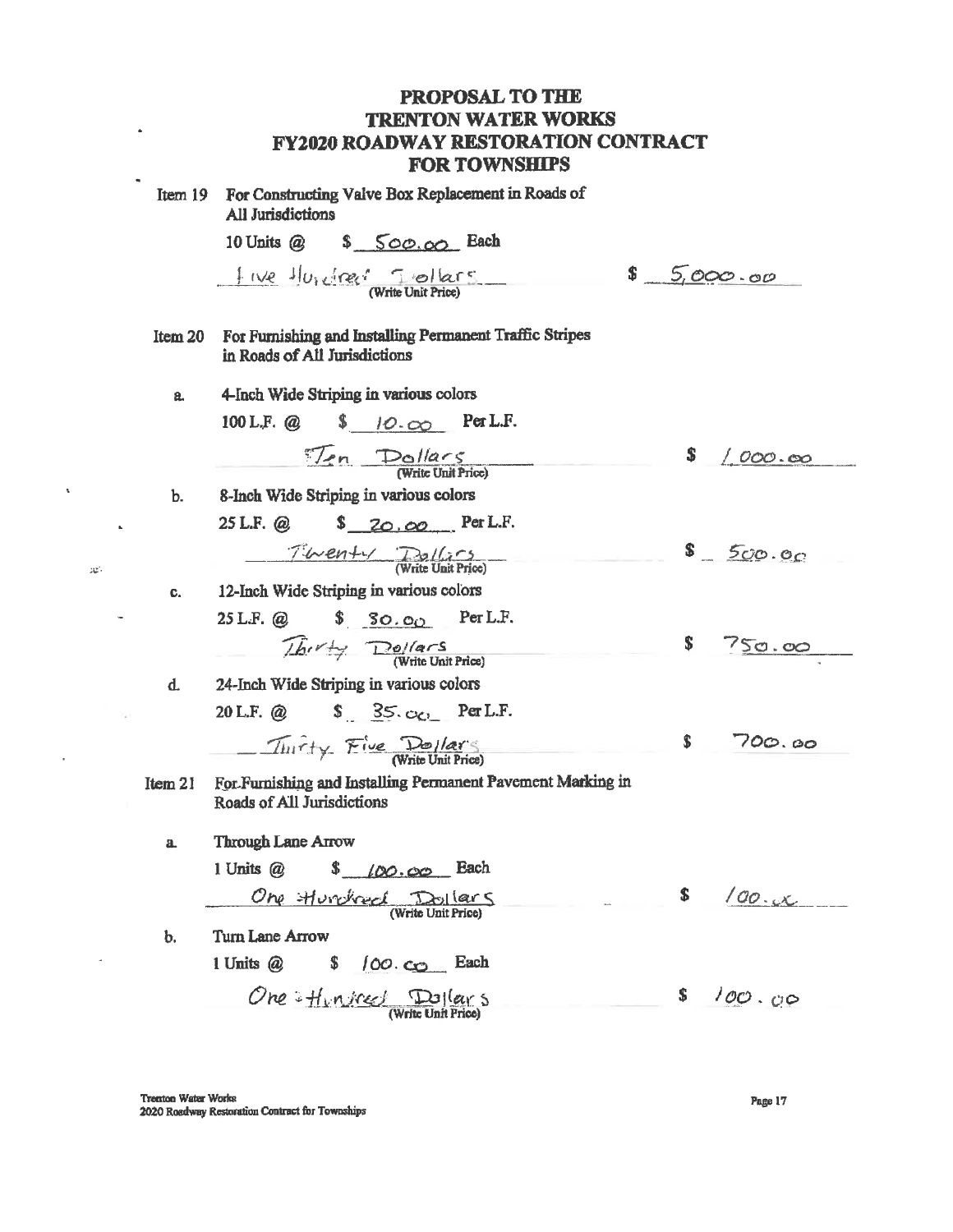| C. | Turn and Through Lane Arrow                                      |                        |
|----|------------------------------------------------------------------|------------------------|
|    | 1 Units @ \$ 100 00 Each                                         |                        |
|    | One widred sales<br>(Write Unit Price)                           | S<br>100               |
| d. | <b>Lane Reduction Arrow</b>                                      |                        |
|    | 1 Units @ \$ 100.00 Each                                         |                        |
|    | $\frac{1}{\sqrt{2}}$ Multiple $\frac{1}{\sqrt{2}}$               | \$<br>a a              |
| e. | Wrong-Way Arrow                                                  |                        |
|    | 1 Units @ \$ 100.000 Each                                        |                        |
|    | One Hundred Pillars                                              | Ŝ<br>$\infty$          |
|    |                                                                  |                        |
| f. | <b>Fire Hydrant Symbol</b>                                       |                        |
|    | 1 Units @ $\qquad \qquad \frac{\sqrt{00.00}}{\sqrt{00.00}}$ Each |                        |
|    | ·One Hundred Pollars<br>(Write Unit Price)                       | $\mathbf{s}$<br>100,00 |
|    | $\cdot$<br><b>TOTAL BID FOR CONTRACT</b>                         | 677,700.00             |
|    | (Items 1 through 21 Inclusive)                                   |                        |

| Company Name> LimanGharlie Construction |  |
|-----------------------------------------|--|
| Authorized Signature $\triangleright$   |  |
| Person to Contact > $\text{Left}$       |  |
| Telephone Number > $(833)$ 242 - 2427   |  |

 $\bullet$ 

 $\mathbf{q}$ 

 $\frac{1}{2}$  is  $\frac{1}{2}$ 

 $\alpha_{\rm DM}$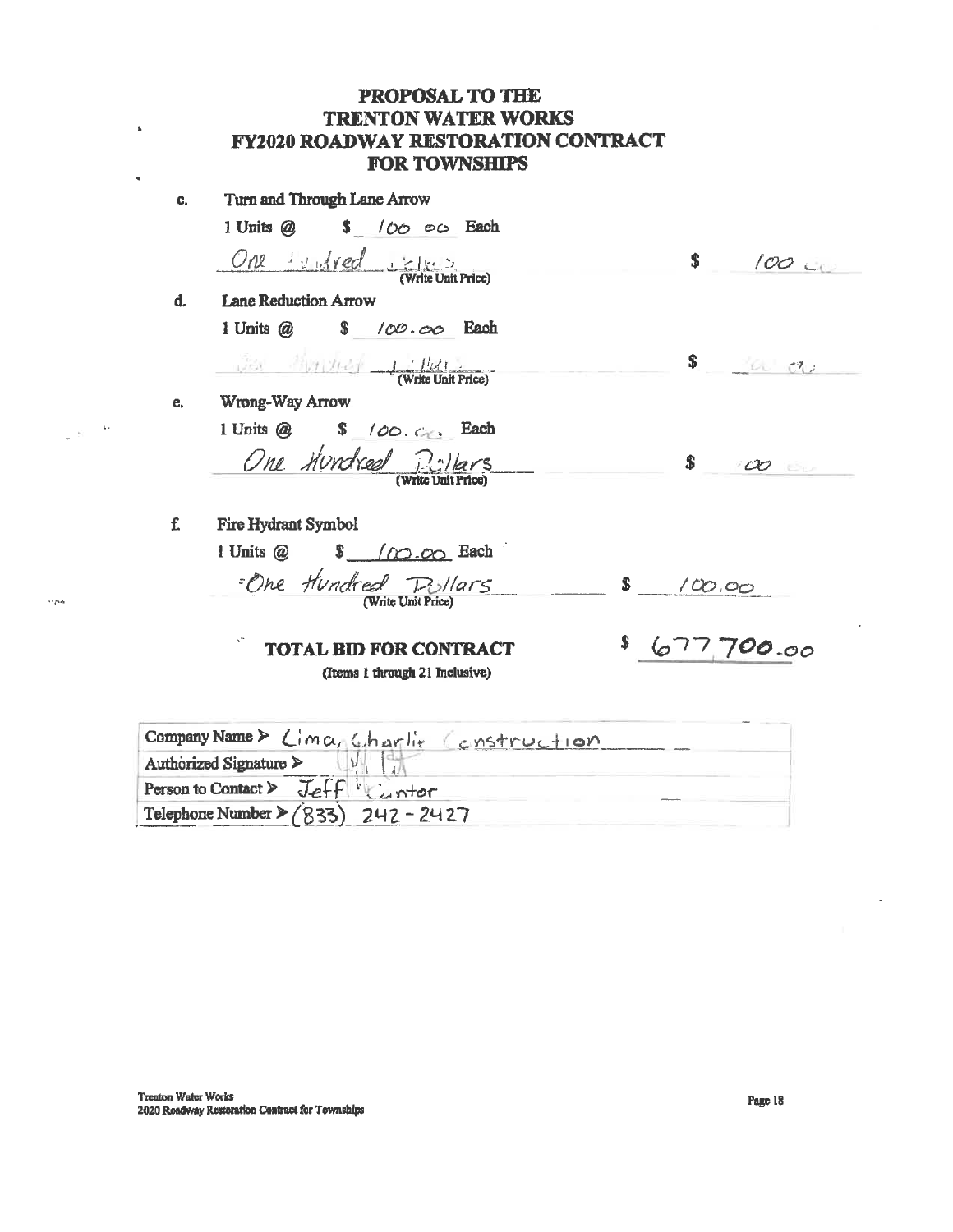$\sqrt{4}$ 

| Item 1 | For furnishing and installing 2 inch Superpave Top<br>Course (HMA12.5M76) and 8 inch Superpave Base<br>Course (HMA25M64) in NJDOT Roads         |    |            |
|--------|-------------------------------------------------------------------------------------------------------------------------------------------------|----|------------|
|        | 300 Sq. Yd. @ \$ 225.00 Per Sq. Yd.                                                                                                             |    |            |
|        | Two Hundred Twenty Five Dollars and Zero Cents<br>(Write Unit Price)                                                                            | S  | 67,500.00  |
| Item 2 | For Furnishing and Installing 2 inch Superpave<br>(HMA9.5M64) top course and 8 inch Superpave Base<br>Course (HMA25M64) in Mercer County Roads  |    |            |
|        | 300 Sq.Yd. @ \$ 225.00 Per Sq. Yd.                                                                                                              |    |            |
|        | Two Hundred Twenty Five Dollars and Zero Cents                                                                                                  | S. | 67,500.00  |
|        | (Write Unit Price)                                                                                                                              |    |            |
| Item 3 | For Furnishing and Installing 2 inch FABC Top Course<br>(Mix I-5) and 6 1/2 inch Stabilized Base Course (Mix I-2)<br>in Hamilton Township Roads |    |            |
|        | Per Sq. Yd.<br>1800 Sq.Yd. @ \$ 220.00                                                                                                          |    |            |
|        | <b>Two Hundred Twenty Dollars and Zero Cents</b><br>(Write Unit Price)                                                                          | 5  | 396,000.00 |
| Item 4 | For Furnishing and Installing 2 inch FABC Top Course<br>(Mix I-5) and 5 inch Stabilized Base Course (Mix I-2) in<br><b>Ewing Township Roads</b> |    |            |
|        | 1300 Sq.Yd. @ \$ 210.00<br>Per Sq. Yd.                                                                                                          |    |            |
|        | Two Hundred Ten Dollars and Zero Cents<br>(Write Unit Price)                                                                                    | S. | 273,000.00 |
| Item 5 | For Furnishing and Installing 2 inch FABC Top Course<br>(Mix I-5) and 5 inch Stabilized Base Course (Mix I-2) in<br>Lawrence Township Roads     |    |            |
|        | 700 Sq.Yd. @ \$ 215.00 Per Sq. Yd.                                                                                                              |    |            |
|        | Two Hundred Fifteen Dollars and Zero Cents<br>(Write Unit Price)                                                                                | \$ | 150,500.00 |
| Item 6 | For Furnishing and Installing 1 1/2 inch FABC Top<br>Course (Mix I-5) and 5 inch Stabilized Base Course (Mix<br>I-2) in Hopewell Township Roads |    |            |
|        | Per Sq. Yd.<br>70 Sq.Yd. @<br>s.<br>290,00                                                                                                      |    |            |
|        | <b>Two Hundred Ninety Dollars and Zero Cents</b><br>(Write Unit Price)                                                                          | S  | 20,300.00  |

 $\bullet$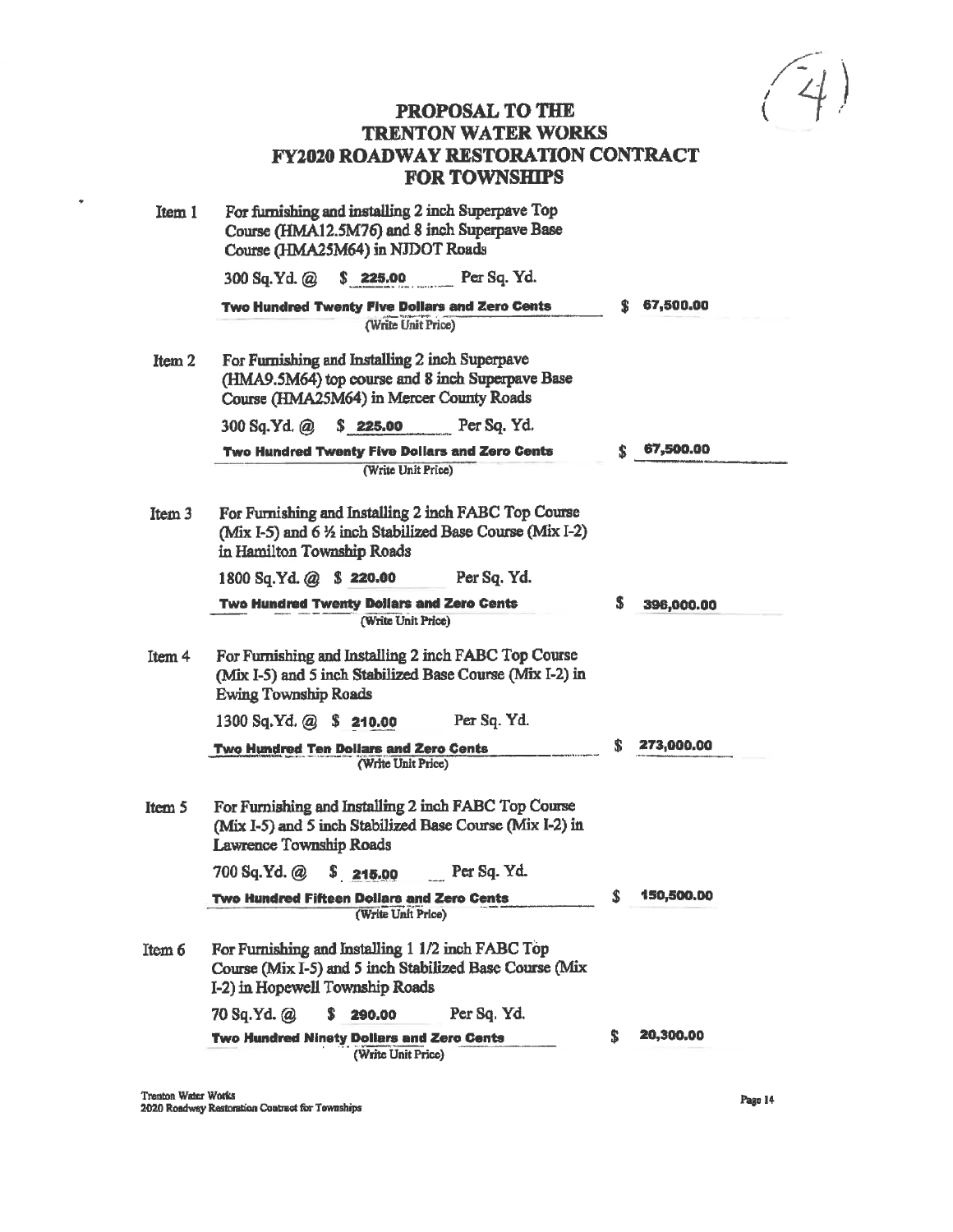| Item 7  | For Furnishing and Installing 2 inch FABC Top Course<br>(Mix I-5) in Roads of (All Jurisdictions except NJDOT &<br><b>MCDOT</b> |    |           |
|---------|---------------------------------------------------------------------------------------------------------------------------------|----|-----------|
|         | Per Sq. Yd.<br>200 Sq.Yd. @<br>5<br>165.00                                                                                      |    |           |
|         | One Hundred Sixty Five Dollars and Zero Cents<br>(Write Unit Price)                                                             | S  | 33,000.00 |
| Item 8  | For furnishing and installing 2 inch Superpave<br>TopCourse (HMA12.5M76) in NJDOT Roads                                         |    |           |
|         | \$ 185.00<br>Per Sq. Yd.<br>50 Sq.Yd. @                                                                                         |    |           |
|         | One Hundred Eighty Five Dollars and Zero Cents<br>(Write Unit Price)                                                            | S  | 9,250.00  |
| Item 9  | For Furnishing and Installing 2 inch Superpave<br>(HMA9.5M64) top course in Mercer County Roads                                 |    |           |
|         | 75 Sq.Yd. @<br>\$ 185.00<br>Per Sq. Yd.                                                                                         |    |           |
|         | One Hundred Eighty Five Dollars and Zero Cents<br>(Write Unit Price)                                                            | S  | 13,875.00 |
| Item 10 | For Furnishing and Installing Infrared Process in Roads<br>of All Jurisdictions                                                 |    |           |
|         | $150$ Sq.Yd. @ \$ 120.00<br>Per Sq. Yd.                                                                                         |    |           |
|         | <b>One Hundred Twenty Dollars and Zero Cents</b><br>(Write Unit Price)                                                          | \$ | 18,000.00 |
| Item 11 | For Furnishing and Installing 10 inch Superpave Base<br>Course (HMA25M64) in NJDOT Roads                                        |    |           |
|         | 20 Sq.Yd. @<br>S<br>Per Sq. Yd.<br>290.00                                                                                       |    |           |
|         | Two Hundred Ninety Dollars and Zero Cents<br>(Write Unit Price)                                                                 | \$ | 5,800.00  |
| Item 12 | For Furnishing and Installing 10 inch Stabilized<br>Superpave Base Course (HMA25M64) in Mercer County<br>Roads                  |    |           |
|         | Per Sq. Yd.<br>20 Sq.Yd. @<br>$\frac{1}{2}$ 290.00                                                                              |    |           |
|         | <b>Two Hundred Ninety Dollars and Zero Cents</b><br>(Write Unit Price)                                                          | S  | 5,800.00  |

 $\bullet$ 

 $\mathcal{L}^{\text{max}}$ 

 $\bar{\star}$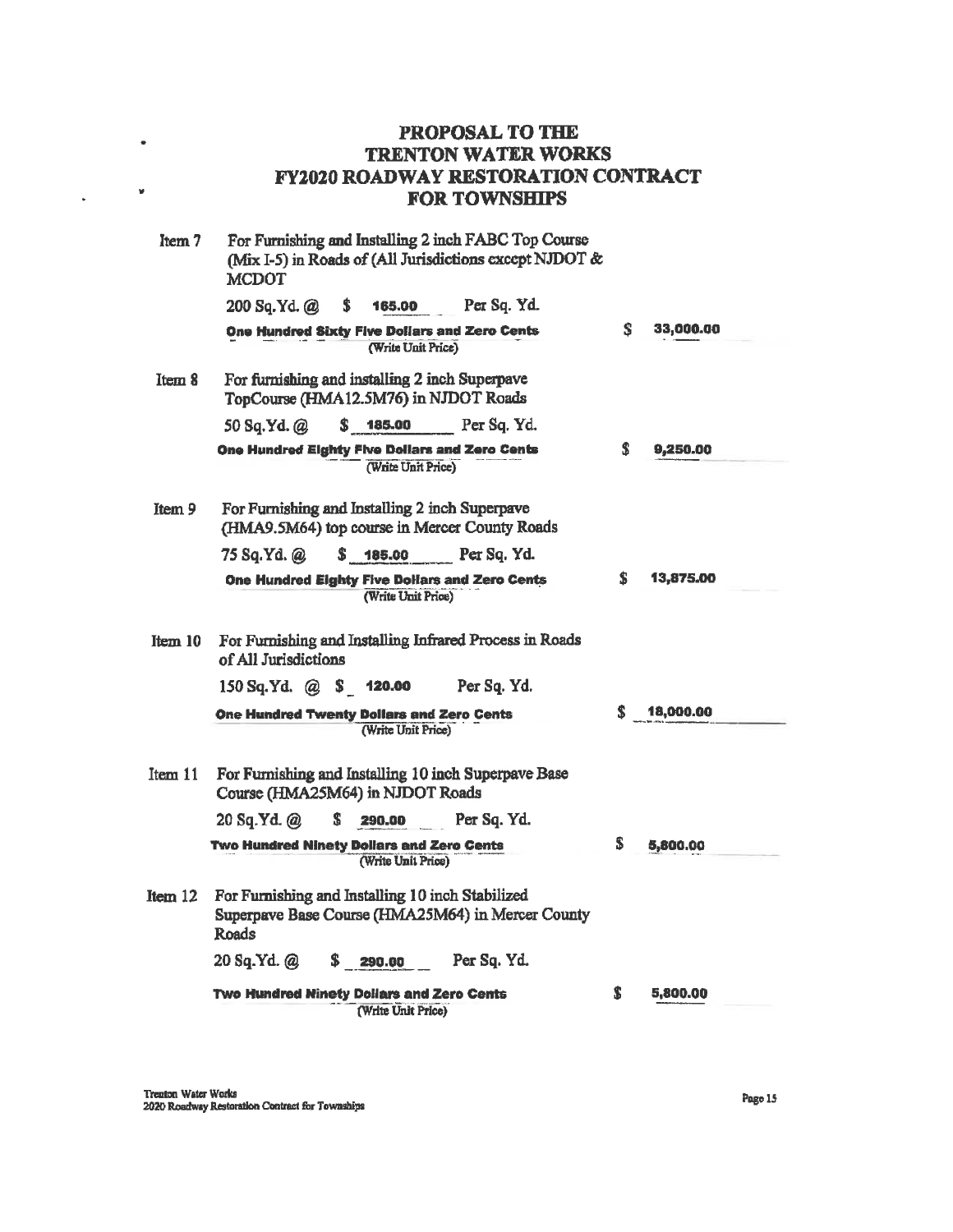| Item 13 |                                                                    | Course (Mix I-2) in Hamilton Township                                 | For Furnishing and Installing 8 % inch Stabilized Base   |    |           |
|---------|--------------------------------------------------------------------|-----------------------------------------------------------------------|----------------------------------------------------------|----|-----------|
|         | 60 Sa.Yd. @                                                        |                                                                       | $$230.00$ Per Sq. Yd.                                    |    |           |
|         |                                                                    | Two Hundred Thirty Dollars and Zero Cents                             |                                                          | S  | 13,800.00 |
|         |                                                                    | (Write Unit Price)                                                    |                                                          |    |           |
| Item 14 |                                                                    | Course (Mix I-2) in Ewing Township                                    | For Furnishing and Installing 7 inch Stabilized Base     |    |           |
|         | 25 Sq.Yd. @                                                        | S<br>230.00                                                           | Per Sq. Yd.                                              |    |           |
|         |                                                                    | Two Hundred Thirty Dollars and Zero Cents                             |                                                          | S. | 5,750.00  |
|         |                                                                    | (Write Unit Price)                                                    |                                                          |    |           |
| Item 15 |                                                                    | Course (Mix I-2) in Lawrence Township                                 | For Furnishing and Installing 7 inch Stabilized Base     |    |           |
|         | 25 Sq.Yd. @                                                        | 225.00<br>S.                                                          | Per Sq. Yd.                                              |    |           |
|         |                                                                    |                                                                       | Two Hundred Twenty Five Dollars and Zero Cents           | s  | 5,625.00  |
|         |                                                                    | (Write Unit Price)                                                    |                                                          |    |           |
| Item 16 | Course (Mix I-2) in Hopewell Township Roads                        |                                                                       | For Furnishing and Installing 6 1/2 inch Stabilized Base |    |           |
|         | $15$ Sq.Yd. $@$                                                    | S.<br>260.00                                                          | Per Sq. Yd.                                              |    |           |
|         |                                                                    | <b>Two Hundred Sixty Dollars and Zero Cents</b><br>(Write Unit Price) |                                                          | S. | 3,900,00  |
| Item 17 | of All Jurisdictions                                               |                                                                       | For 2 Inch Milling of FABC/HMA or Stab Base in Roads     |    |           |
|         | 300 Sq.Yd. @                                                       | S.<br>105.00                                                          | Per Sq. Yd.                                              |    |           |
|         | <b>One Hundred Five Dollars and Zero Cents</b>                     | (Write Unit Price)                                                    |                                                          | \$ | 31,500,00 |
| Item 18 | For Constructing Valve Box Resets<br>In Roads of All Jurisdictions |                                                                       |                                                          |    |           |
|         | 70 Units @                                                         | S.<br>145.00                                                          | Each                                                     |    |           |
|         | One Hundred Forty Five Dollars and Zero Cents                      | (Write Unit Price)                                                    |                                                          | \$ | 10,150.00 |

 $\bar{\chi}$ 

 $\bar{a}$ 

 $\ddot{\phantom{a}}$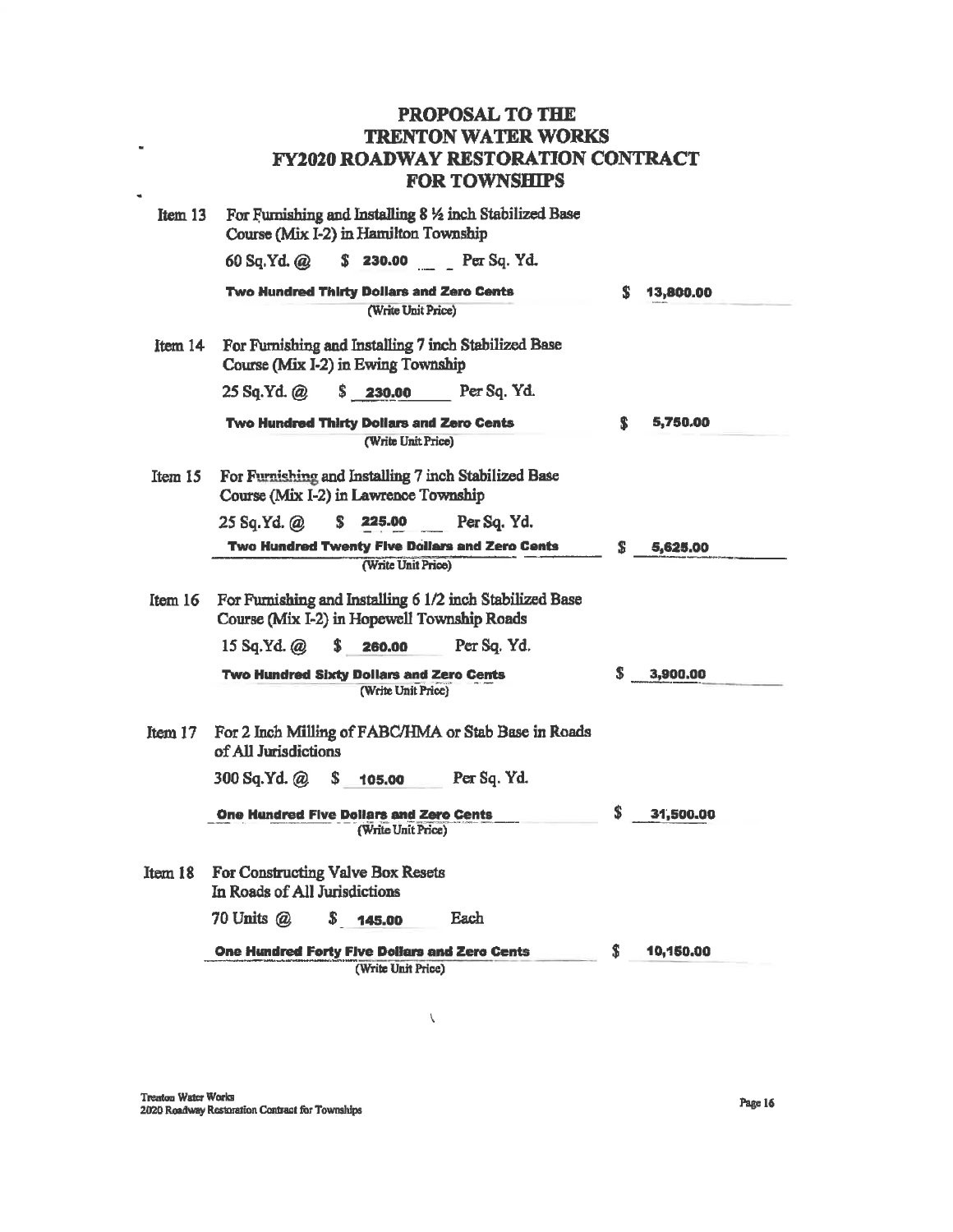| Item 19 | For Constructing Valve Box Replacement in Roads of<br><b>All Jurisdictions</b>                                  |            |          |
|---------|-----------------------------------------------------------------------------------------------------------------|------------|----------|
|         | 10 Units $(a)$<br>\$290.00<br>Each                                                                              |            |          |
|         | Two Hundred Ninety Dollars and Zero Cents<br>(Write Unit Price)                                                 | \$2,900.00 |          |
| Item 20 | For Furnishing and Installing Permanent Traffic Stripes<br>in Roads of All Jurisdictions                        |            |          |
| a.      | 4-Inch Wide Striping in various colors                                                                          |            |          |
|         | 100 L.F. @ \$ 25.00 Per L.F.                                                                                    |            |          |
|         | <b>Twenty Five Dollars and Zero Cents</b>                                                                       | \$         | 2,500.00 |
| b.      | (Write Unit Price)<br>8-Inch Wide Striping in various colors                                                    |            |          |
|         | 25 L.F. @ \$ 65.00 Per L.F.                                                                                     |            |          |
|         | <b>Sixty Five Dollars and Zero Cents</b>                                                                        | \$         | 1,625.00 |
|         | (Write Unit Price)                                                                                              |            |          |
| C.      | 12-Inch Wide Striping in various colors                                                                         |            |          |
|         | 25 L.F. $\omega$ \$ 65.00 Per L.F.                                                                              |            |          |
|         | <b>Sixty Five Dollars and Zero Cents</b>                                                                        | S          | 1,625.00 |
|         | (Write Unit Price)                                                                                              |            |          |
| d.      | 24-Inch Wide Striping in various colors                                                                         |            |          |
|         | \$ 80.00 Per L.F.<br>$20$ L.F. $\omega$                                                                         |            |          |
|         | <b>Eighty Dollars and Zero Cents</b>                                                                            | s          | 1,600,00 |
| Item 21 | (Write Unit Price)<br>For Furnishing and Installing Permanent Pavement Marking in<br>Roads of All Jurisdictions |            |          |
| a.      | <b>Through Lane Arrow</b>                                                                                       |            |          |
|         | 1 Units @<br>Each<br>\$415.00                                                                                   |            |          |
|         | <b>Four Hundred Fifteen Dollars and Zero Cents</b>                                                              |            | 415.00   |
|         | (Write Unit Price)                                                                                              |            |          |
| b.      | Turn Lane Arrow                                                                                                 |            |          |
|         | 1 Units @<br>Each<br>\$415.00                                                                                   |            |          |
|         | <b>Four Hundred Fifteen Dollars and Zero Cents</b>                                                              | Ŝ.         | 415.00   |
|         | (Write Unit Price)                                                                                              |            |          |

 $\omega_{\rm{max}}=0.0000$ 

÷.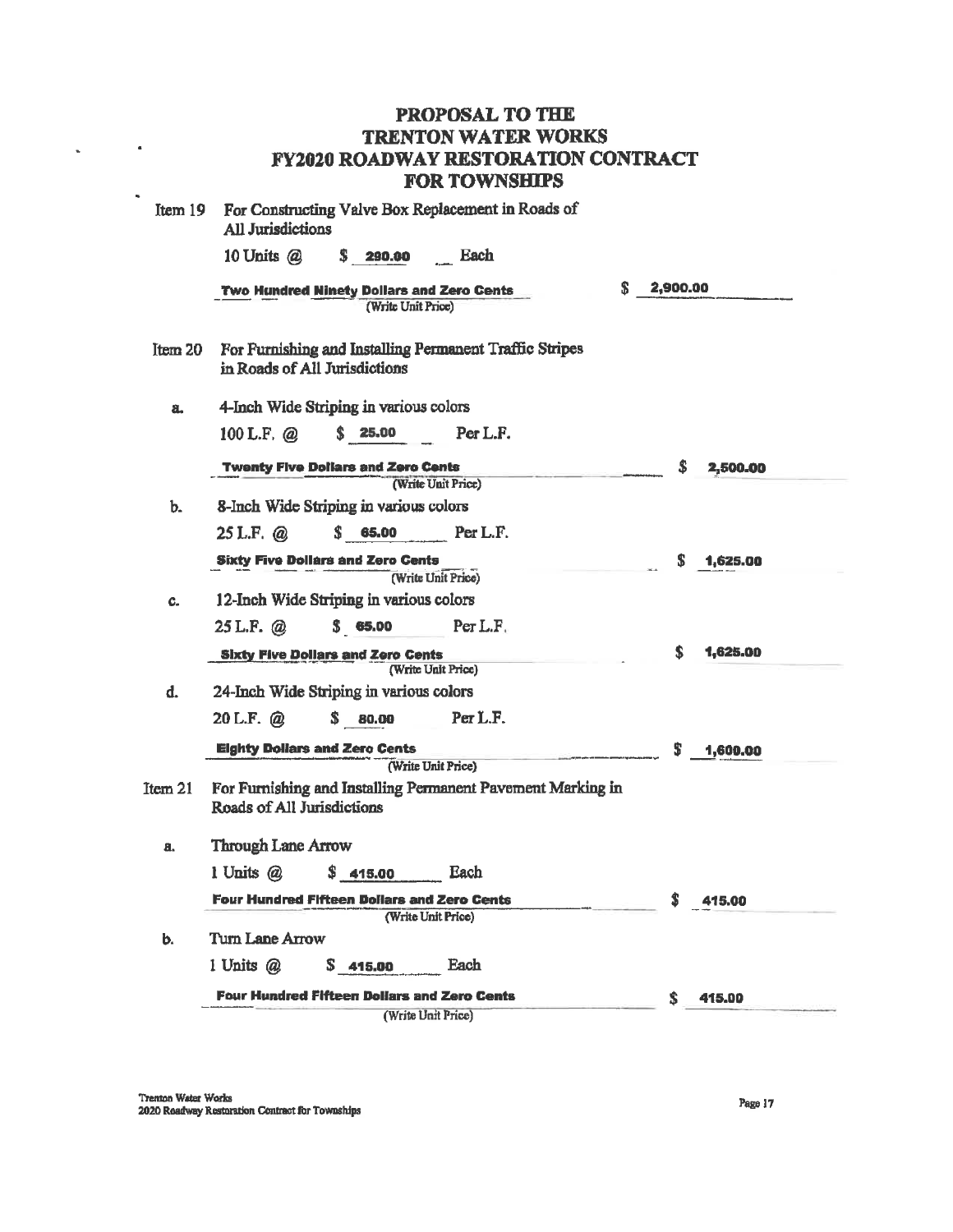| PROPOSAL TO THE                            |
|--------------------------------------------|
| <b>TRENTON WATER WORKS</b>                 |
| <b>FY2020 ROADWAY RESTORATION CONTRACT</b> |
| <b>FOR TOWNSHIPS</b>                       |

| C. |                              | Turn and Through Lane Arrow                                             |                    |    |              |  |
|----|------------------------------|-------------------------------------------------------------------------|--------------------|----|--------------|--|
|    | 1 Units $@$                  | \$680.00                                                                | Each               |    |              |  |
|    |                              | <b>Six Hundred Eighty Dollars and Zero Cents</b>                        |                    |    | S<br>680.00  |  |
|    |                              |                                                                         | (Write Unit Price) |    |              |  |
| d. | <b>Lane Reduction Arrow</b>  |                                                                         |                    |    |              |  |
|    | 1 Units @                    | \$.<br>745,00                                                           | Each               |    |              |  |
|    |                              | <b>Seven Hundred Forty Five Dollars and Zero Cents</b>                  |                    |    | s.<br>745.00 |  |
|    |                              |                                                                         | (Write Unit Price) |    |              |  |
| e. | Wrong-Way Arrow              |                                                                         |                    |    |              |  |
|    | 1 Units @                    | \$.<br>745,00                                                           | Each               |    |              |  |
|    |                              | <b>Seven Hundred Forty Five Dollars and Zero Cents</b>                  |                    |    | 745.00<br>\$ |  |
|    |                              |                                                                         | (Write Unit Price) |    |              |  |
| f. | Fire Hydrant Symbol          |                                                                         |                    |    |              |  |
|    | 1 Units $(a)$                | \$350.00                                                                | Each               |    |              |  |
|    |                              | <b>Three Hundred Fifty Dollars and Zero Cents</b><br>(Write Unit Price) |                    | S. | 350.00       |  |
|    |                              | <b>TOTAL BID FOR CONTRACT</b>                                           |                    | S  | 1,144,850.00 |  |
|    |                              | (Items 1 through 21 Inclusive)                                          |                    |    |              |  |
|    | ompany Name $\triangleright$ | Waters & Bugbee, Inc.                                                   |                    |    |              |  |

| Company Name $\triangleright$          | Waters & Bugbee, Inc.               |
|----------------------------------------|-------------------------------------|
| Authorized Signature $\rightharpoonup$ |                                     |
| Person to Contact $\triangleright$     | <b>Jeffrey S. Waters, President</b> |
| Telephone Number $\triangleright$      | 609-584-1100                        |

 $\sim$ 

 $\frac{1}{2}$